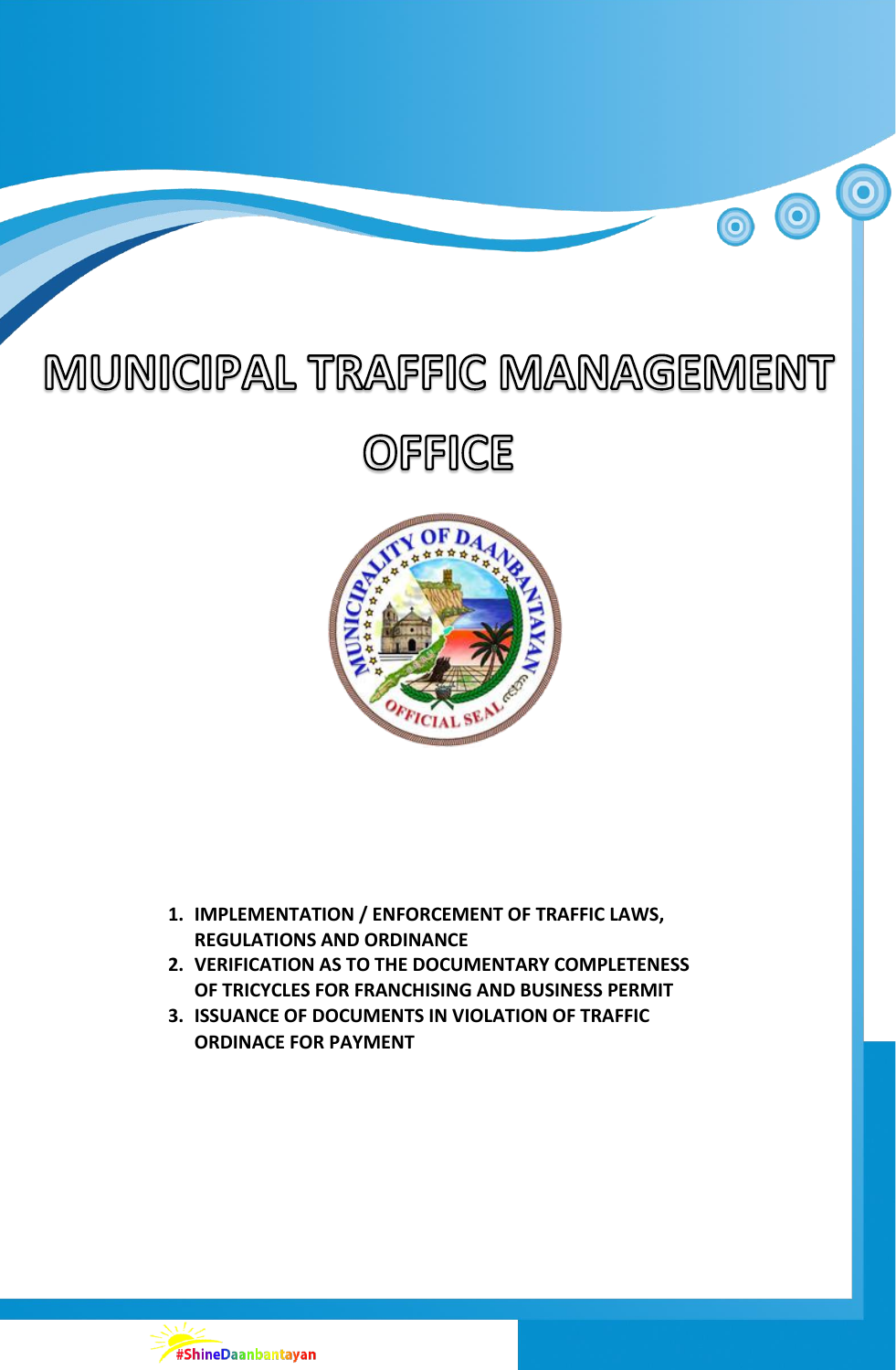

## **I. IMPLEMENTATION / ENFORCEMENT OF TRAFFIC LAWS, REGULATIONS AND ORDINANCE**

#### **Service Information:**

 **The Task Force for Traffic Management Office – Enforcement Section enforce the implementation of the Municipality of Daanbantayan Traffic Code Ordinances and other relative laws, ordinances and regulations**

| <b>OFFICE OR DIVISION</b>         |                                               | <b>MUNICIPAL TRAFFIC MANAGEMENT OFFICE</b>   |                                  |                                                        |                                  |                                     |  |  |  |
|-----------------------------------|-----------------------------------------------|----------------------------------------------|----------------------------------|--------------------------------------------------------|----------------------------------|-------------------------------------|--|--|--|
| <b>CLASSIFICATION</b>             |                                               | Simple                                       |                                  |                                                        |                                  |                                     |  |  |  |
| <b>TYPE OF</b>                    |                                               | G2G - Government to Government               |                                  |                                                        |                                  |                                     |  |  |  |
| <b>TRANSACTION</b>                |                                               |                                              |                                  |                                                        |                                  |                                     |  |  |  |
|                                   | <b>WHO MAY AVAIL</b>                          |                                              |                                  | Drivers / Motorist, Pedestrians and Concerned Citizens |                                  |                                     |  |  |  |
| <b>CHECKLIST OF REQUIREMENTS</b>  |                                               | <b>Where to Secure</b>                       |                                  |                                                        |                                  |                                     |  |  |  |
| Letter - Complainant              |                                               |                                              | Complainant                      |                                                        |                                  |                                     |  |  |  |
| Email                             |                                               |                                              | <b>Web Portal</b>                |                                                        |                                  |                                     |  |  |  |
| Txt/Phone In Cpmplaint            |                                               |                                              | <b>Web Portal</b>                |                                                        |                                  |                                     |  |  |  |
| Walk In-Traffic Management Office |                                               |                                              | Office of the Traffic Management |                                                        |                                  |                                     |  |  |  |
| <b>CLIENT STEPS</b>               |                                               | <b>AGENCY ACTIONS</b>                        |                                  | <b>FEES TO BE</b><br><b>PAID</b>                       | <b>PROCESSING</b><br><b>TIME</b> | <b>PERSON</b><br><b>RESPONSIBLE</b> |  |  |  |
| Clients prepare                   |                                               | Receives and Records complaints / requests,  |                                  | None                                                   | 10 min                           | <b>Staff</b>                        |  |  |  |
| Complaints /                      | attaches routing slip                         |                                              |                                  |                                                        |                                  |                                     |  |  |  |
| Request                           |                                               |                                              |                                  |                                                        |                                  |                                     |  |  |  |
|                                   |                                               | Inspection and operation; prepare After      |                                  | None                                                   | (3 working days)                 | <b>ROMMEL</b>                       |  |  |  |
|                                   |                                               | Inspection Report or After Operation Report, |                                  |                                                        |                                  | <b>MONTERDE</b>                     |  |  |  |
|                                   |                                               | prepare reply / endorsement to the concerned |                                  |                                                        |                                  |                                     |  |  |  |
|                                   |                                               | department / agency / party or individual    |                                  |                                                        |                                  |                                     |  |  |  |
| 2. Receive the                    |                                               | Releases the document (endorsement / reply   | None                             | 10 min                                                 | <b>ROMMEL</b>                    |                                     |  |  |  |
| letter reply and/or               | letter) to the concerned department / agency, |                                              |                                  |                                                        |                                  | <b>MONTERDE</b>                     |  |  |  |
| copy of                           |                                               | copy furnish the complainant                 |                                  |                                                        |                                  |                                     |  |  |  |
| endorsement to                    |                                               |                                              |                                  |                                                        |                                  |                                     |  |  |  |
| office concern                    |                                               |                                              |                                  |                                                        |                                  |                                     |  |  |  |
| <b>END OF TRANSACTION</b>         |                                               |                                              |                                  |                                                        |                                  |                                     |  |  |  |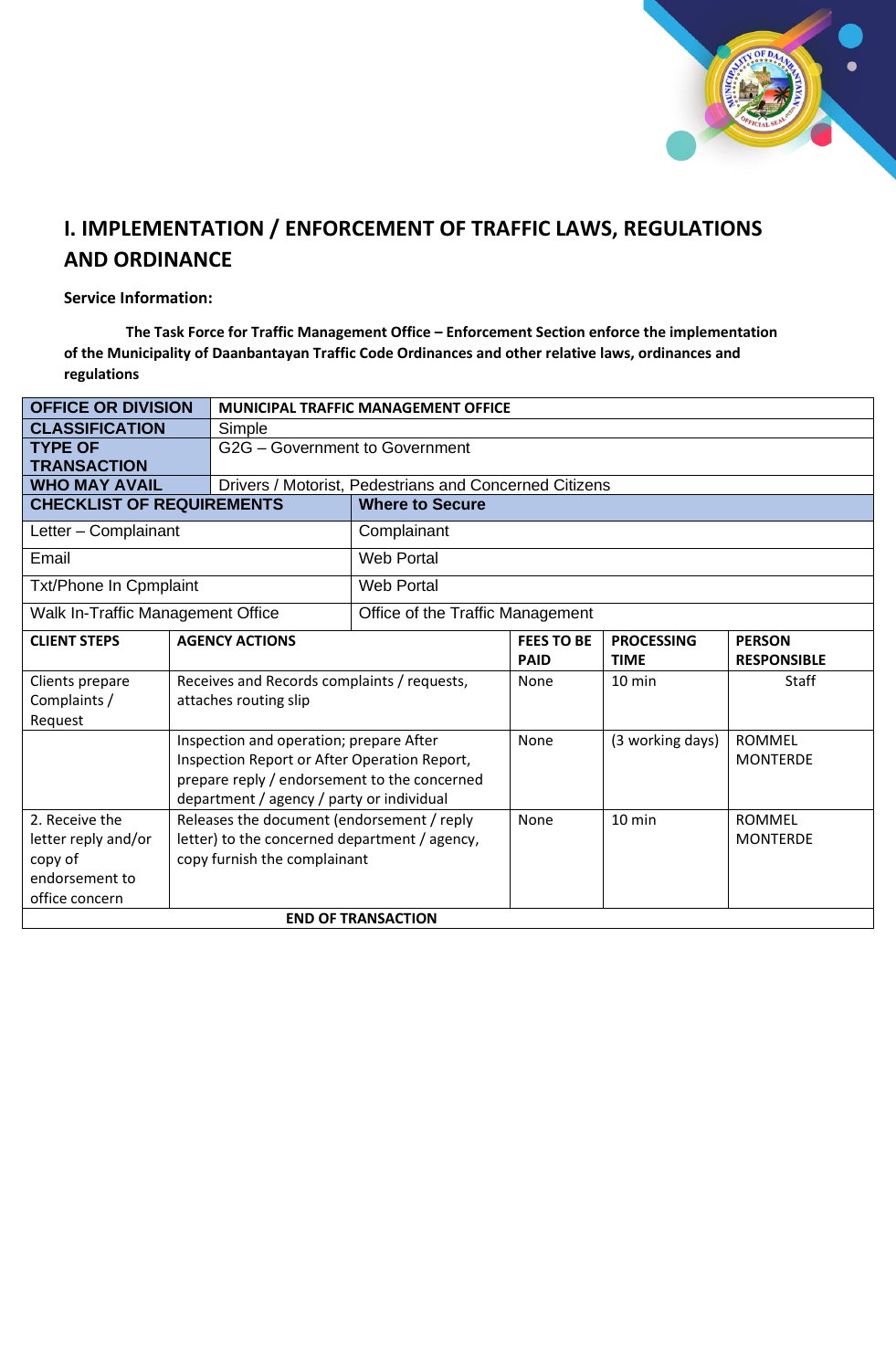

### **VERIFICATION AS TO THE DOCUMENTARY COMPLETENESS OF TRICYCLES FOR FRANCHISING AND BUSINESS PERMIT.**

#### **Service Information:**

 **Tricycle operators and franchise holder are required to present the documents needed for franchising and business permit.**

| <b>OFFICE OR DIVISION</b>                                                  |                                        | MUNICIPAL TRAFFIC MANAGEMENT OFFICE                |                                                        |                   |                   |                        |  |  |
|----------------------------------------------------------------------------|----------------------------------------|----------------------------------------------------|--------------------------------------------------------|-------------------|-------------------|------------------------|--|--|
| <b>CLASSIFICATION</b>                                                      |                                        | Simple                                             |                                                        |                   |                   |                        |  |  |
| <b>TYPE OF</b><br><b>TRANSACTION</b>                                       |                                        | G2G - Government to Government                     |                                                        |                   |                   |                        |  |  |
| <b>WHO MAY AVAIL</b>                                                       |                                        | Tricycle Operator / Franchise Holder               |                                                        |                   |                   |                        |  |  |
| <b>CHECKLIST OF REQUIREMENTS</b>                                           |                                        |                                                    | <b>Where to Secure</b>                                 |                   |                   |                        |  |  |
| Duly Accomplished Application Form                                         |                                        |                                                    | <b>Traffic Management Office</b>                       |                   |                   |                        |  |  |
| Picture of Tricycle Unit with trash can-3 copies                           |                                        |                                                    | Land Transportation Office (LTO)                       |                   |                   |                        |  |  |
| Copy of Motorized Tricycle Operators Permit<br>(MTOP) - 3 copy (photocopy) |                                        |                                                    | Land Transportation Office (LTO)                       |                   |                   |                        |  |  |
| LTO OR / $CR - 3$ copies (photocopy)                                       |                                        |                                                    | Owner of the Tricycle Unit                             |                   |                   |                        |  |  |
| Barangay Clearance 3 copies                                                |                                        |                                                    | Barangay where the Business is Addressed               |                   |                   |                        |  |  |
| Community Tax Certificate- 3 copies                                        |                                        |                                                    | Land Transportation Office (LTO                        |                   |                   |                        |  |  |
| Business Permit with Official Receipt - 3 copies                           |                                        |                                                    | <b>Business Permit and Licensing Department (BPLO)</b> |                   |                   |                        |  |  |
| (photo copy)                                                               |                                        |                                                    |                                                        |                   |                   |                        |  |  |
| <b>CLIENT STEPS</b>                                                        | <b>AGENCY ACTIONS</b>                  |                                                    |                                                        | <b>FEES TO BE</b> | <b>PROCESSING</b> | <b>PERSON</b>          |  |  |
|                                                                            |                                        |                                                    |                                                        | <b>PAID</b>       | <b>TIME</b>       | <b>RESPONSIBLE</b>     |  |  |
|                                                                            |                                        |                                                    |                                                        |                   |                   |                        |  |  |
| 1. Bring Tricycle                                                          |                                        | Checks documents presented, inspects, tests        |                                                        | None              | 10 min            | Staff                  |  |  |
| Unit with trash can                                                        | and takes picture of TC unit           |                                                    |                                                        |                   |                   | <b>Rommel Monterde</b> |  |  |
| together with the                                                          |                                        |                                                    |                                                        |                   |                   |                        |  |  |
| required                                                                   |                                        |                                                    |                                                        |                   |                   |                        |  |  |
| documents for                                                              |                                        |                                                    |                                                        |                   |                   |                        |  |  |
| Physical Inspection                                                        |                                        |                                                    |                                                        |                   |                   |                        |  |  |
| 2. Presents all the                                                        | Receives / reviews / records documents |                                                    |                                                        | None              | 30min             | <b>ROMMEL</b>          |  |  |
| requirements                                                               |                                        |                                                    |                                                        |                   |                   | <b>MONTERDE</b>        |  |  |
| needed                                                                     |                                        |                                                    |                                                        |                   |                   |                        |  |  |
|                                                                            |                                        | <b>Issued Certification as to "Road Worthiness</b> |                                                        | None              | 10min             | <b>ROMMEL</b>          |  |  |
|                                                                            |                                        |                                                    |                                                        |                   |                   | <b>MONTERDE</b>        |  |  |
| <b>END OF TRANSACTION</b>                                                  |                                        |                                                    |                                                        |                   |                   |                        |  |  |